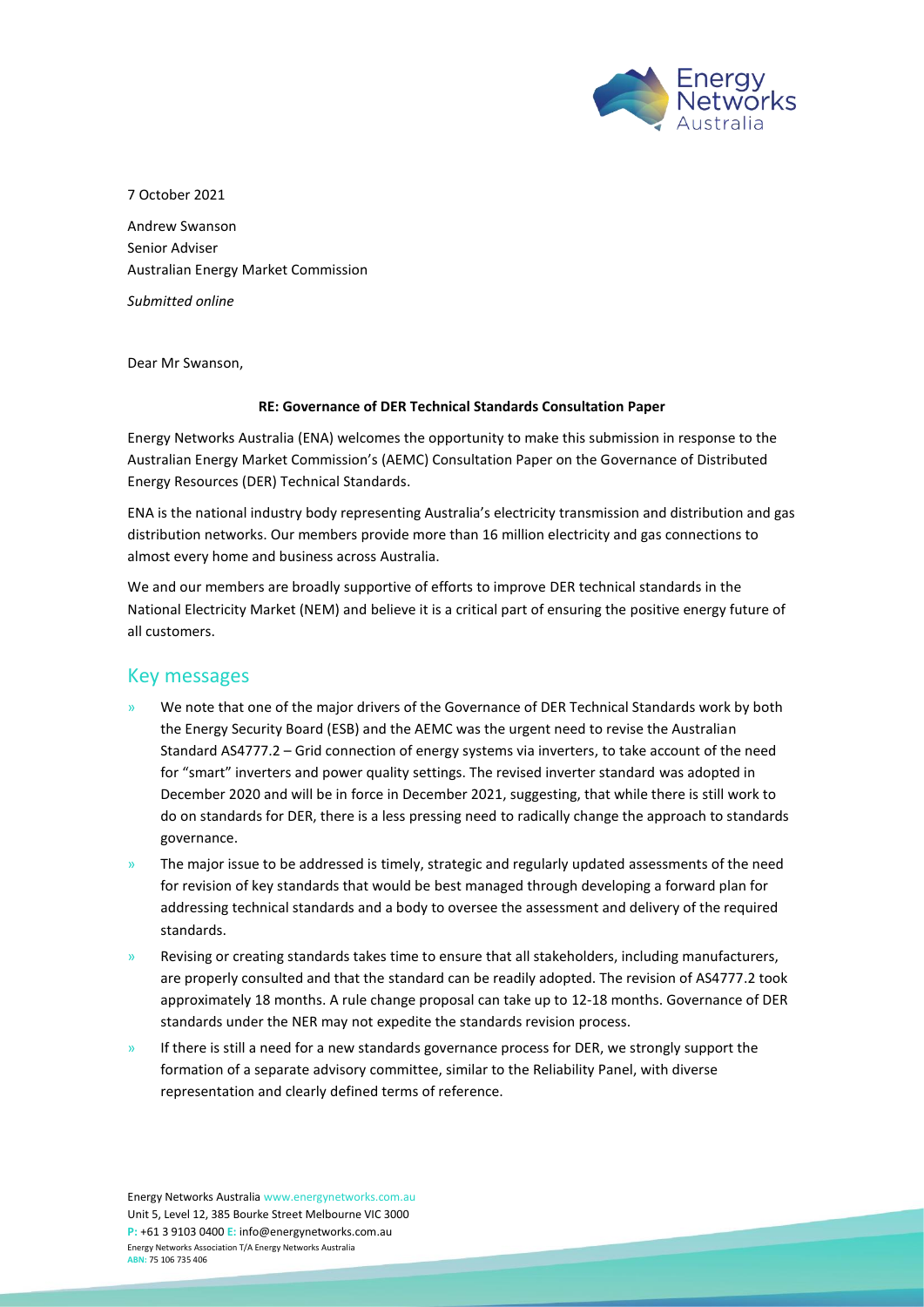

- » We strongly support leveraging abilities where they currently exist. That is, the AEMC convening a committee like the Reliability Panel to provide advice on the forward plan and Standards Australia as the industry standards development body.
- » The industry would benefit from clarification on how this rule will interact with other industry efforts such as the ESB's Maturity Plan, DER Implementation Plan and the Data Strategy.
- » The AEMC paper refers to the compliance and enforcement of standards by DNSPs. This is a complex issue and ENA would be very keen to work with relevant parties, such as the Clean Energy Regulator, the Clean Energy Council, AEMO, AER and the AEMC to develop the processes needed to determine and address compliance in the nearly 3 million and growing rooftop solar PV installations across Australia.

# A forward plan is more important than speed

We agree that the current technical standards development process is slow, but the real issue that should be addressed is the need for a forward plan for developing standards within the timeframes that the industry requires, not the revision or creation of the process itself.

The formation of a new standards development process will not guarantee faster results and in fact may have the adverse consequence of taking longer to produce lower quality results.

Currently, the standards development process is driven by industry based on perceived and imminent need and addressed on an ad-hoc basis. The industry suffers from a lack of strategic forward planning and this results in a perception that the standards revision processes is slow and not fit for purpose.

However, where a standard impacts manufacturer processes, time for appropriate consultation and time to incorporate changes to standards is needed to support product design and release.

A body aimed at developing and driving a forward plan with a clearly defined timeline of what is required and by when will drive timely creation, adoption or revision of standards and provide greater certainty to the industry in a rapidly changing environment.

## Representation and scope of committee

ENA strongly supports the formation of an advisory committee on DER technical standards with diverse representation from the energy industry, and chaired by the AEMC, analogous to the approach taken with the Reliability Panel.

We have a strong interest in establishing a robust governance framework for this committee. The committee should be similar in structure to the Reliability Panel with the addition of customer representatives and Original Equipment Manufacturers (OEMs).

Extending the remit of the existing Reliability Panel to include DER technical standards is unlikely to be appropriate for a variety of reasons, such as their focus on wider system security, infrequent meetings and a Panel specifically selected to address reliability issues rather than DER technical issues.

ENA believe a tightly focussed scope for a new advisory committee would largely avoid significant implementation costs that ultimately flow through to consumers. We suggest the following scope for the committee, for your consideration: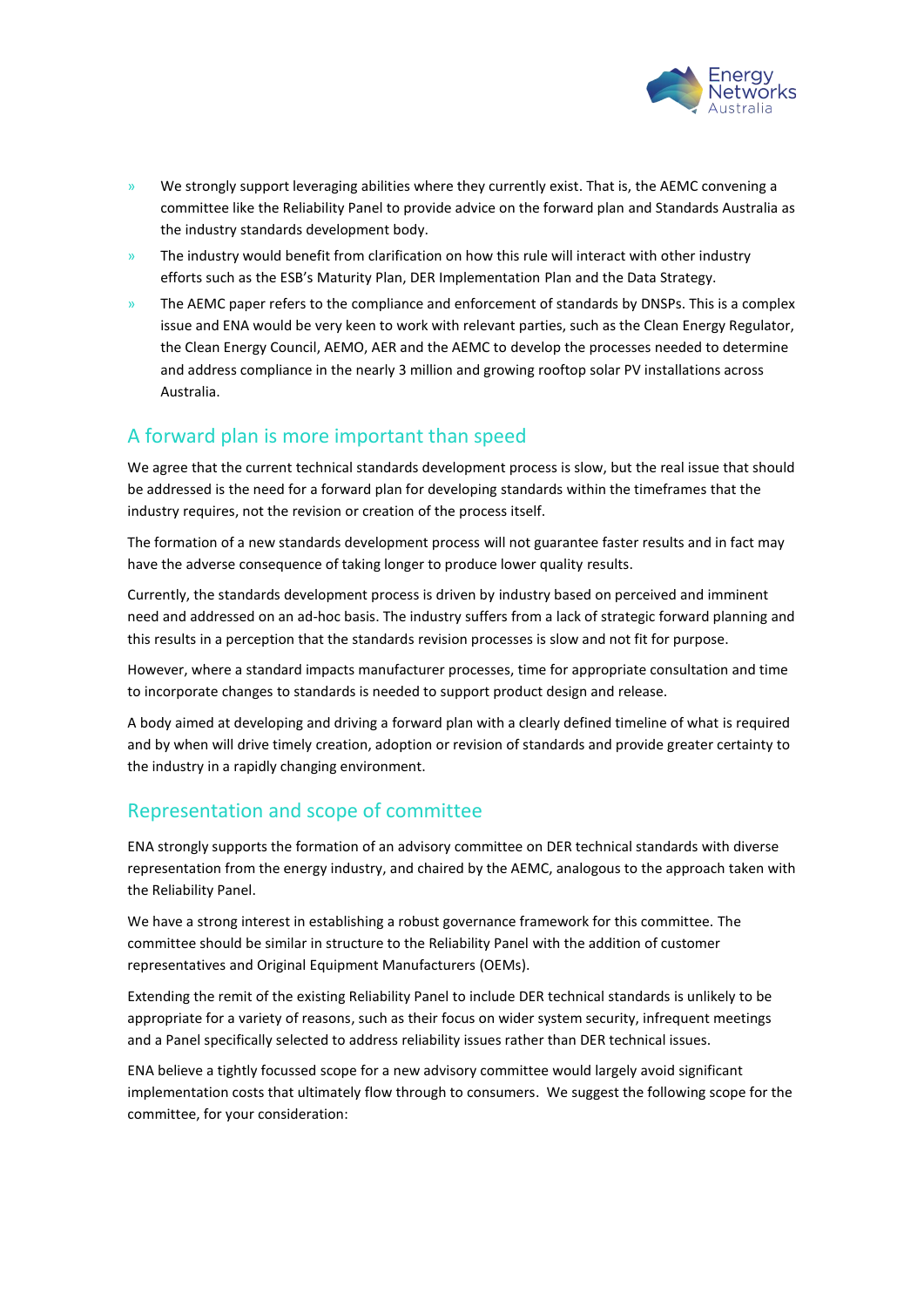

- » The committee should examine jurisdictional and national legislation and consider how it impacts adoption of national DER technical standards.
- » The focus of the committee should be tightly focussed on the standards needed to integrate DER products and appliances.
- » There should be a limited capacity to extend the remit of the committee to address new or emergent issues.
- » The committee should have an obligated requirement to consult with stakeholders and consider their views.

# Leveraging existing abilities and processes

ENA strongly supports leveraging abilities and processes where they currently exist. We do not believe that developing new standards development capabilities within organisations with a very different remit is warranted or efficient.

By utilising the existing skills of both the AEMC and Standards Australia to deliver standards revision planning coordination and standards revision, respectively, costs to customers are likely to be minimised and industry uncertainty reduced, since the revision process and governance at Standards Australia is well understood.

Additionally, Standards Australia is recognised and trusted by industry because, while the standards revision or development process is perceived by some to be slow, it ensures high quality, technologically agnostic solutions that provide market certainty to a multitude of stakeholders such as OEMs, Networks, Retailers, Installers and Customers.

## Interaction with other ESB reforms

There is wider uncertainly in how this rule change will interact with the ESB's Maturity Plan, DER Implementation Plan and the Data Strategy. It is important that all reforms are holistically considered to avoid overlap and duplication of effort resulting in higher costs, industry uncertainty and missed opportunities.

The ESB's Maturity Plan Pilot, exploring approaches to addressing minimum demand, was an example of co-design that did not deliver outcomes that were endorsed by either industry or customers. The Maturity Plan, as did the earlier DER Integration "sprints", required a great deal of time and effort from industry and customers. Further, following the publication of the Post-2025 recommendations, the governance and leadership of the Maturity Plan is poorly defined, with a great deal of uncertainty around how topics for review will be selected and how the outputs will inform or influence Market Bodies on DER Integration. There is a risk that the DER technical standards process could follow the same model as the Maturity Plan if the ESB's suggested solution was progressed. This would likely result in significantly adverse outcomes for industry and the successful deployment of DER.

Standards development should be the responsibility of an agency with experience in standards, such as Standards Australia, while the work of setting the forward plan of standards would benefit from oversight from the AEMC. This is especially the case, given the AEMC's role with the ESB and their close relationship with the other market bodies, ensuring that the AEMC is best placed to guarantee that duplication is minimised and gaps are avoided when delivering fit for purpose standards.